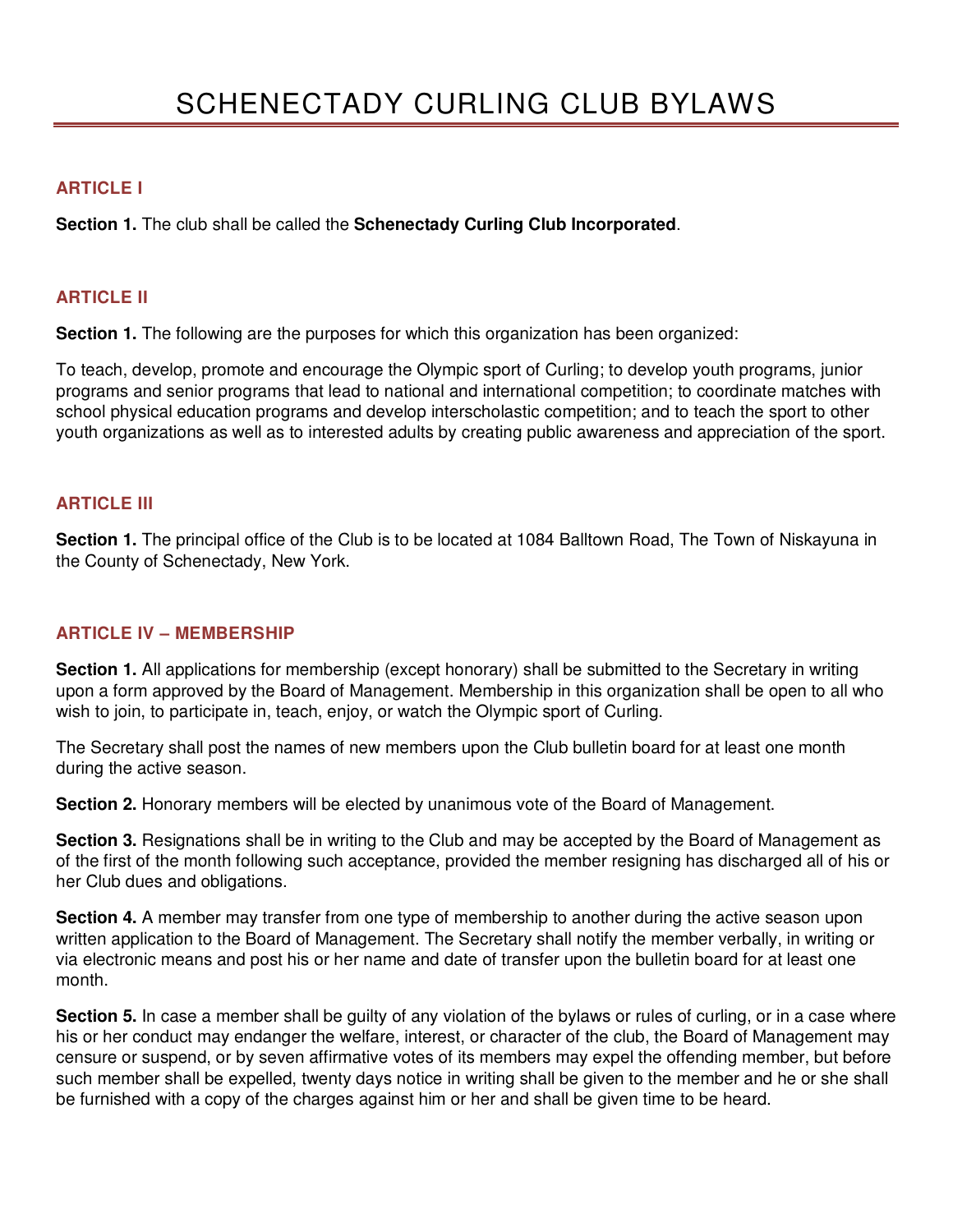**Section 6.** The Board of Management shall establish the membership categories of the Club. They shall establish the voting and curling privileges for each membership category, and the dues and fees to be paid by each. A description of membership categories, a schedule of dues and fees, and membership privileges shall be included in the annual membership directory.

# **ARTICLE V – DUES**

**Section 1.** The amount and timing of payment of dues and initiation fees for various classes of membership shall be established by the Board of Management. In addition, the Board may levy assessments on any classes of membership when such action is in the best interest of the Club.

**Section 2.** The membership year for purposes of paying dues shall be from October 1 through September 30. New members shall pay dues in accordance with the following schedule:

| Date of joining         | Dues and<br>assessments for fiscal<br>year starting prior<br>October 1 |
|-------------------------|------------------------------------------------------------------------|
| Oct. 1 through Dec. 31  | Full dues                                                              |
| Jan. 1 through Sept. 30 | One - half dues                                                        |

The Board of Management may, at their discretion, establish a trial membership period for prospective members. The trial membership carries no voting privileges.

**Section 3.** Members resigning during the year shall have an obligation for dues and assessments in accordance with the following schedule:

| Date of acceptance of<br>resignation | <b>Dues and assessments</b><br>for fiscal year starting<br>prior October 1 |
|--------------------------------------|----------------------------------------------------------------------------|
| Oct 1 through Nov 30                 | No dues                                                                    |
| Dec 1 through Dec 31                 | One - half dues                                                            |
| Jan 1 through Sept 30                | Full dues                                                                  |

**Section 4.** Members may transfer to contributing membership but shall pay regular dues and assessments in accordance with the schedule for resignations.

**Section 5.** All dues and assessments will be billed by October 1 to those who are members as of the beginning of the membership year. All members billed as of October 1 who have not paid their obligations in full by November 1, will be contacted by the Board of Management. Any member who has not satisfied his other obligations to the club as of December 31 shall be immediately denied the privileges of the Club until the obligation is satisfied. Any member joining after the beginning of the membership year shall have 30 days in which to pay all dues and assessments, and if these are not paid in that period, he or she shall be denied the privileges of the Club. In no event shall such denial take place prior to December 31.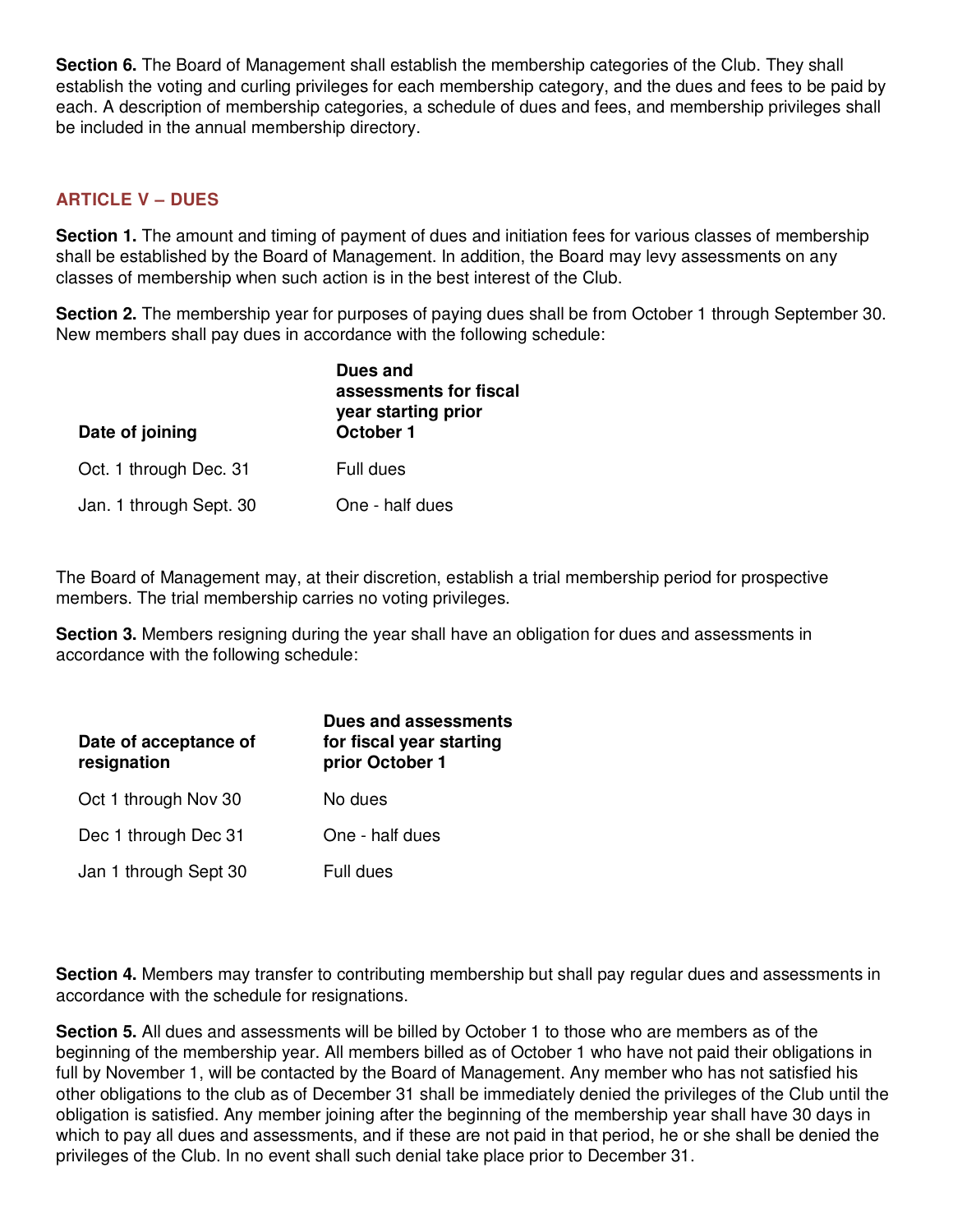## **ARTICLE VI – ELECTIONS**

**Section 1.** The members shall elect, at each annual meeting, three managers, each for a term of three years (for a total of nine serving at any one time). They shall also elect a Secretary, a Treasurer, and a representative to the Grand National Curling Club of America, each for the term of one year.

**Section 2.** The Board of Management shall elect a President and vice-president from the nine managers identified in Section1. They shall serve for a term of one year or until their successors are duly elected. The member elected as President will continue as a manager for the year following his or her presidency. This election shall take place immediately following the annual meeting and shall be by secret ballot.

**Section 3.** In case a vacancy shall occur within the Board of Management, such vacancy may be filled by the Board of Management until the next annual meeting is held. The unexpired term of any manager shall be filled at the next meeting.

**Section 4.** Four voting members nominated from the floor shall be elected at the annual meeting who, together with the three managers whose terms expire at the next annual meeting, shall form a nominating committee. It shall be their duty to place before the membership at its next annual meeting, nominations for each vacancy on the Board of

Management that shall have occurred since the last annual meeting. Every effort shall be made to identify multiple suitable candidates for each office. The nominating committee shall nominate one or more persons for each vacancy. The outgoing President shall appoint a member of the nominating committee to serve as chairman. Nominations for all offices shall be posted on the Club bulletin board prior to February 15.

**Section 5.** Independent nominations for any or all vacancies to be filled at the annual meeting may be made from the floor. Nominees from the floor must be present, or have given written indication that they will accept the nomination.

**Section 6.** The President shall appoint two persons present at the meeting who are not candidates to tally the votes cast in the elections identified in Sections 1 and 2.

## **ARTICLE VII – BOARD OF MANAGEMENT**

**Section 1.** The Board of Management shall consist of 13 voting-eligible club members (or 12 in the event that an outgoing President is returned to the board or if the board term of the outgoing President continues beyond the Presidential term), each of whom shall have one vote. These 13 positions are:

- The nine managers elected to three year terms (three each year);
- The Secretary, Treasurer, Past President, and the Grand National Curling Club Representative, each of whom serves a one-year term.

The President, Vice President, Secretary and Treasurer shall be known as "Directors"; the remaining members, with the exception of the GNCC Representative and Past-President shall be known as "Managers".

**Section 2.** The Board of Management shall have charge of and supervision of the building, ice, and other property, and affairs of the club; and may adopt such rules for curling games and the use of the sheets as deemed advisable, including the determination of dates of matches and participating skips.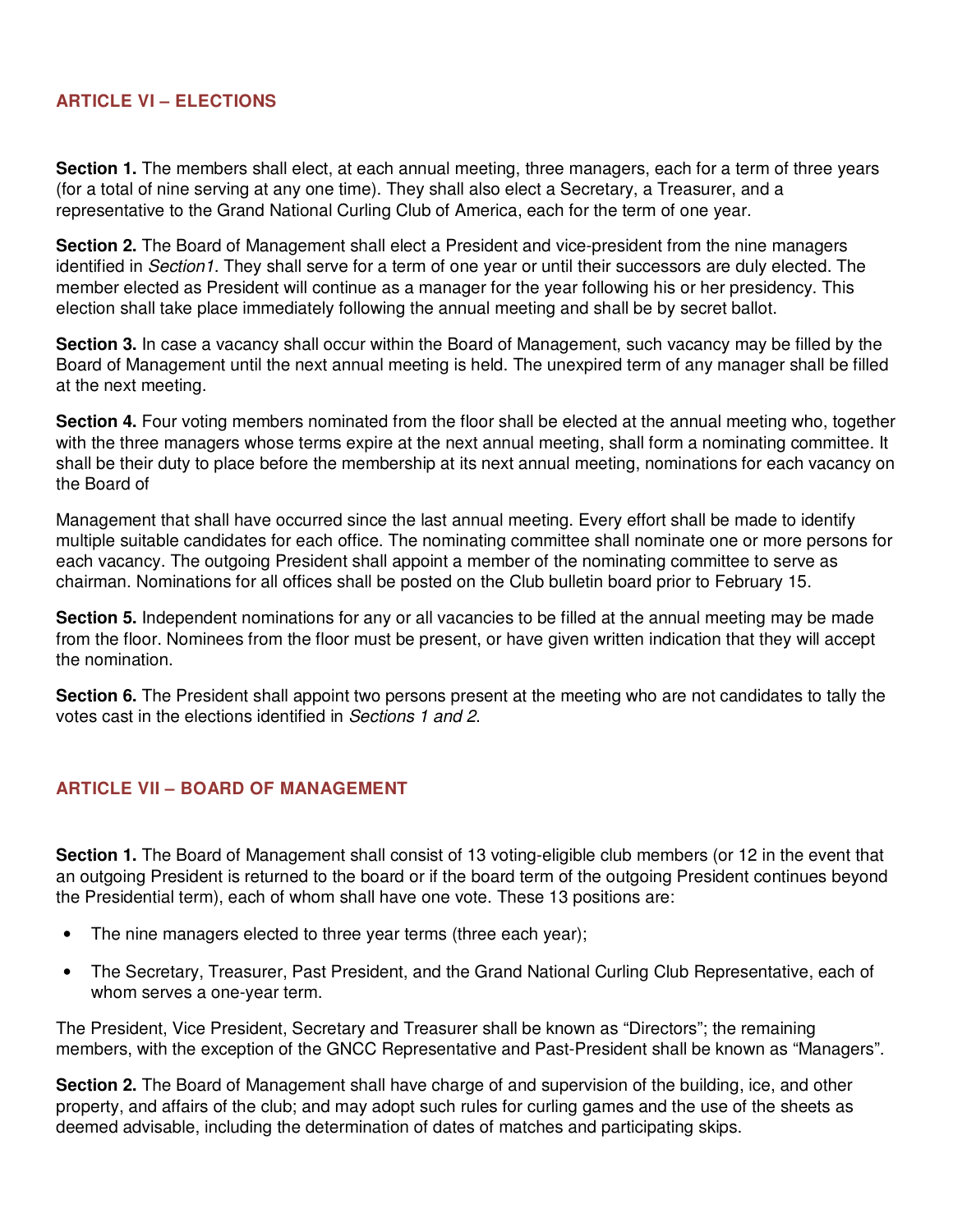The Board may not borrow more than \$10,000 without a two - thirds vote of the members attending a regular or special membership meeting. It shall conduct its affairs in such a manner as to comply with the bylaws of the Club and the rules of the Grand National Curling Club of America and the United States Curling Association.

The Board of Management will annually appoint a Chairman and Vice-Chairman of the following standing committees. These committees will recommend plans, policies, and action programs and carry out those approved by the Board. These committees may establish additional subcommittees as deemed practical.

- (a) Ways and Means Responsible to identify the necessary long range facility needs of the Club and to recommend alternative means of accomplishing them. It shall assist the Board of Management in preparation of the annual budget.
- (b) Membership and Marketing Conduct recruiting activities for new members.
- (c) Ice Establish and maintain curling ice and ice systems.
- (d) Property Maintain the physical property. This includes buildings and grounds.

The Board of Management may appoint such additional committees and delegate such responsibilities as it deems necessary.

**Section 3.** The President shall preside over all meetings of the club, and all meetings of the Board of Management, at which he/she is present.

**Section 4.** The vice-president shall assist the President in any manner which the President may deem necessary, and in the absence of the President, shall preside over meetings of the Club and the Board of Management.

**Section 5.** In the absence of the President and the vice-president, a presiding officer shall be chosen for the meetings of the Club or the Board of Management from members present at that meeting.

**Section 6.** The Secretary shall keep a record of the proceedings of the Club and of the Board of Management. It shall be the Secretary's duty:

- To keep the roll of members of the Club.
- To issue notices of all meetings.
- To keep and publish minutes of all meetings of the membership and the Board of Management.
- To handle all official correspondence between the Club and outside persons or organizations, where such functioning does not overlap the assigned duties of other officers or representatives.
- To be keeper of the official seal of the Club.
- To perform such other duties as shall devolve upon, or be assigned, said office.

At the annual meeting the Secretary shall present a report which shall show the number of members of the Club, the names of those who have ceased to be members, and the names of those who have become members during the preceding year. A Secretary pro-tem shall be chosen to act in the absence of the Secretary at either membership or Board meetings.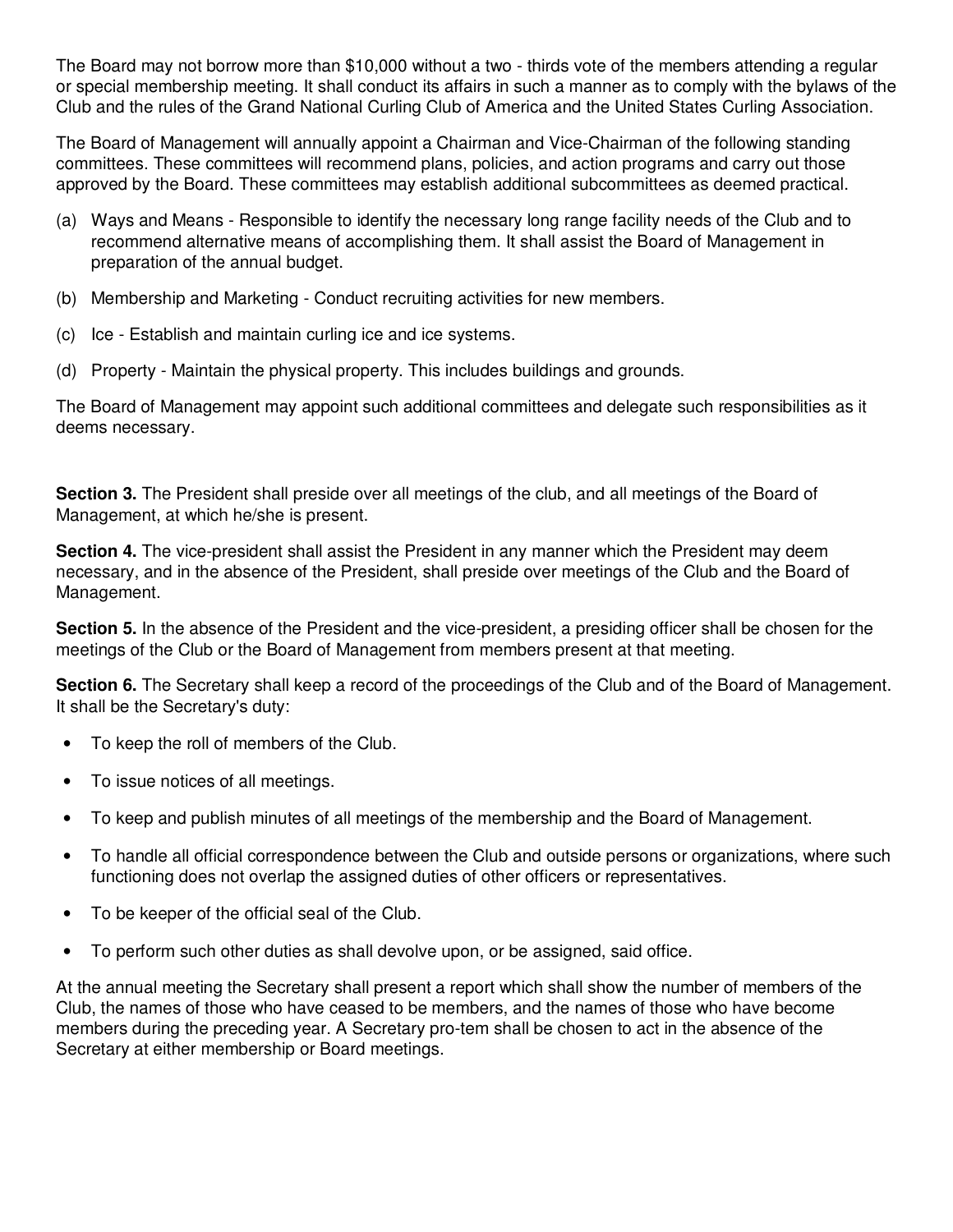**Section 7.** The Treasurer shall be the custodian of the funds of the Club, collect the dues, fees, assessments, etc., and pay the obligations of the Club, on approval of the Board of Management. The Treasurer shall keep a detailed account of all receipts and expenditures and at the annual meeting present a report thereof and of the balance on hand and the unpaid obligations of the Club. The Treasurer shall report to the Board of Management the names of members who are in default in the payment of dues, or other obligations.

**Section 8.** Members who are eligible to vote in an election may request an absentee ballot from the secretary. Completed and signed ballots shall be returned to the secretary no later than one day prior to the date of the election.

# **ARTICLE VIII – CLUB MEETINGS**

**Section 1.** The annual meeting of the Club shall be held before April 15. Notices of such meeting in writing shall be sent by mail or electronic media to each regular voting member, by the Secretary, not less than five days prior thereto.

**Section 2.** The Board of Management shall call a special meeting of the Club whenever in its judgment it shall be necessary or upon application in writing by at least ten members of the Club. The Secretary shall notify the membership of all special meetings, as provided in Section 1 of this Article.

**Section 3.** The Board of Management shall hold monthly meetings on such dates as the President may designate or are provided for in Section 4 of this Article.

**Section 4.** Special meetings of the Board of Management may be called by the request of the President, vicepresident, or any two members of the Board, but no special meeting shall be held unless each member of the Board of Management shall have had 48 hours notice thereof.

**Section 5.** At the meeting of the Club, the order of business, so far as circumstances and nature of the meeting permit, shall be as follows:

- (a) The reading of the minutes of the last meeting.
- (b) The reports of the officers.
- (c) The reports of the standing committees.
- (d) The reports of the special committees.
- (e) Written communications.
- (f) Unfinished business.
- (g) Selection of officers, managers, and representatives.
- (h) New business.

**Section 6.** Twenty-five members shall constitute a quorum at any membership meeting, and a majority shall constitute a quorum at any Board of Management meeting.

**Section 7.** All those in attendance at meetings of the Club and Special Meetings, subject to the limitations of their membership category, shall be entitled to participate in the activities of the meeting, and to vote on measures placed before the membership.